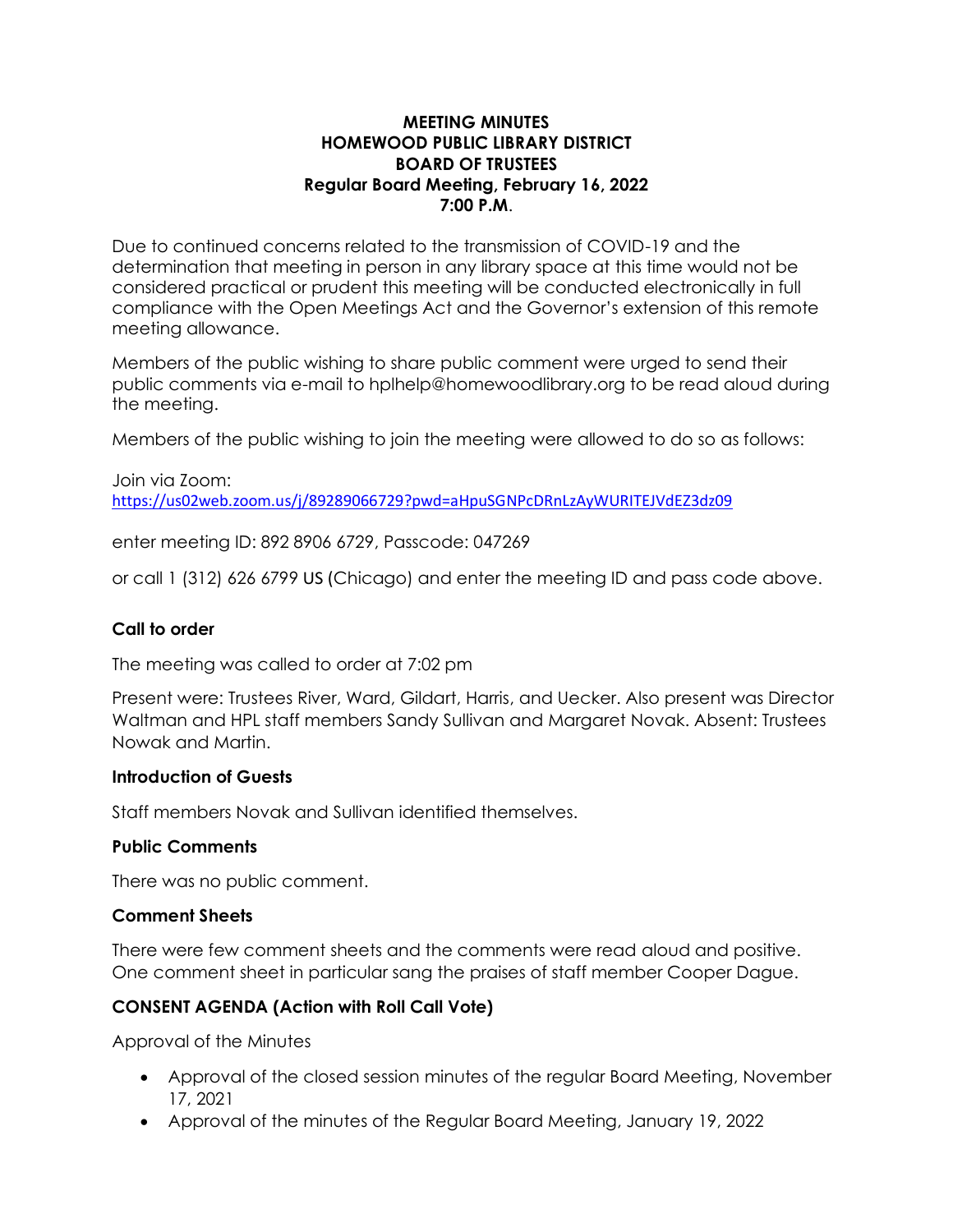Acceptance of the Financial Reports of January, 2022

- Approval of the General Fund Check Registers dated January 19, 2022 and February 3, 2022.
- Acceptance of the Bills Payable Report as outlined in the Financial report
- Payroll, IMRF and FICA payments January 2022
- Balance sheet as of January 2022
- FY 2021-2022 YTD Actual vs. Budget

Acceptance of the January, 2022 Statistical Reports

## **Trustee River motioned and Trustee Harris seconded approval of the Consent Agenda as presented. Ayes: River, Harris, Gildart, Ward and Uecker. Nays: None. Motion carried.**

### **New Business**

• COVID protocols onsite (services) (action)

Trustee River motioned and Trustee Gildart approved the recommended changes to the services on site as outlined by Director Waltman, and recommended, collectively, by the HPL Management team, noting that the current rolling positivity rate is at just 3.1% and additional service recommendations will be discussed at the next meeting. **Ayes: River, Harris, Gildart, Ward and Uecker. Nays: None. Motion carried.**

• COVID protocols onsite (masks) (action)

Trustee Ward motioned and Trustee Uecker seconded to move forward with following the guidelines as set forth with the expected Governor's order regarding masks not being required, but still optional and encouraged, for staff or patrons in the library, with the exception of masks continuing to be required in the youth area. **Ayes: Harris, Gildart, Ward, Uecker. Nays: River. Motion carried.**

## **Closed Session**

- Pursuant to 5 ILCS 120/2 (c) semi-annual review of closed session minutes
- Motion on closed session discussion (action)

## **There was no closed session.**

• Trustee River motioned and Trustee Ward seconded the release of all reviewed closed session minutes presented, which were for the following dates: APRIL 7, 2021, JULY 21, 2021, AUGUST 18, 2021, and NOVEMBER 17, 2021. **Ayes: River, Harris, Gildart, Ward and Uecker. Nays: None. Motion carried.**

### **Old Business**

• None